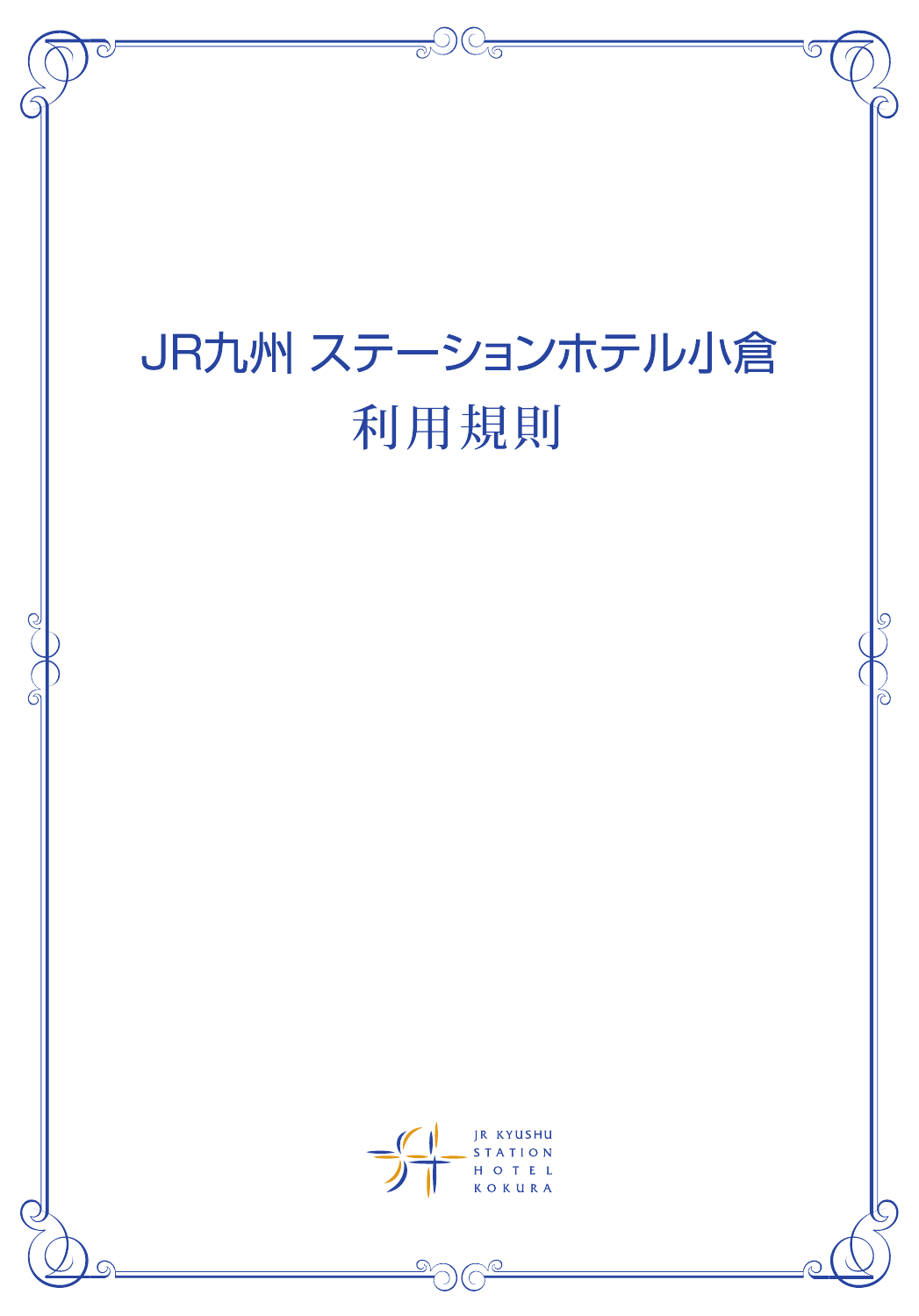#### 利用規 則

JR九州ステーションホテル小倉では全てのお客さまが安全かつ快適にお過ごしいただくため、宿泊約款 第 10 条に基づき、次のとおり利用規則を定めておりますのでお守りください。この規則をお守りいただけ ないときは、ご宿泊及びホテル内諸施設のご利用をお断りさせていただくこともございます。

また、事故がおきた場合、お客さまに損害のご負担をいただくこともありますので、特にご留意ください ますようお願い申し上げます。

- 1. 客室及び館内のご利用について
	- (1)客室からの「避難経路図」は、各客室ドア内側に表示してありますのでご確認ください。
	- (2)客室内及び廊下で暖房用・炊事用などの火器及びキャンドル等はご使用にならないでください。
	- (3)火災防止のため、館内の決められた場所以外での喫煙(加熱式タバコを含む)やベッドの中など 火災の発生しやすい場所での喫煙(加熱式タバコを含む)はご遠慮ください。 また、禁煙客室内で喫煙(加熱式タバコを含む)された場合は、寝具・カーテン・壁紙等のクリー ニング費用その他補修等にかかる実費をご負担いただきます。
	- (4)客室を当ホテルの許可なしに宿泊以外の目的でご使用にならないでください。
	- (5)ご宿泊登録者以外の方のご宿泊は固くお断りいたします。
	- (6)長期のご宿泊利用により、居住に関する法律上の権利が発生するものではないことをご了解くだ さい。
	- (7)未成年者のみのご宿泊は、保護者の許可のない限り、お断りいたします。
	- (8)客室内に外来のお客さまをお招きならないでください。ご来客の際はロビーで面会ください。
	- (9)ご在室中や特にご就寝のときは内鍵とドアガードをお掛けください。
	- (10)ご来客があったときは、ドアガードをかけたままドアを開けるか、ドアスコープでご確認くださ い。なお、不審者と思われる場合はフロントへご連絡ください。
	- (11)館内に当ホテルの許可なしに外部から出前をおとりになることはなさらないでください。
	- (12)ゆかた、パジャマ、スリッパなどで廊下等客室外にお出にならないでください。
	- (13)廊下やロビー等の場所に所持品を放置なさらないでください。
	- (14)ホテルの外観を損なうようなものを窓際に陳列なさらないでください。
	- (15)客室及び館内の施設・備品を当ホテルに相談なく、所定の場所・用途以外で使用すること、現状 を著しく損なうようなご利用はなさらないでください。
	- (16)宿泊客の故意又は過失により建造物、寝具、備品その他の物品を損傷、紛失、あるいは特別な清 掃が必要な場合には、相当額をご負担いただくことがあります。
	- (17)客室内より外線電話をご利用の際は、外線使用料が加算されますのでご了承ください。
- 2. 客室のカードキーの取扱いについて
	- (1)客室から出られるときは、施錠をご確認ください。
	- (2)客室のカードキーは、当ホテルご出発の際、必ずフロントにご返却ください。ご返却がないとき は、カードキー1枚につき金1千円をお支払いいただきます。
- 3.貴重品及びお預かり荷物の取扱いについて

(1)ご滞在中の、現金、有価証券、貴金属の他貴重品の保管については、フロントに備え付けの金庫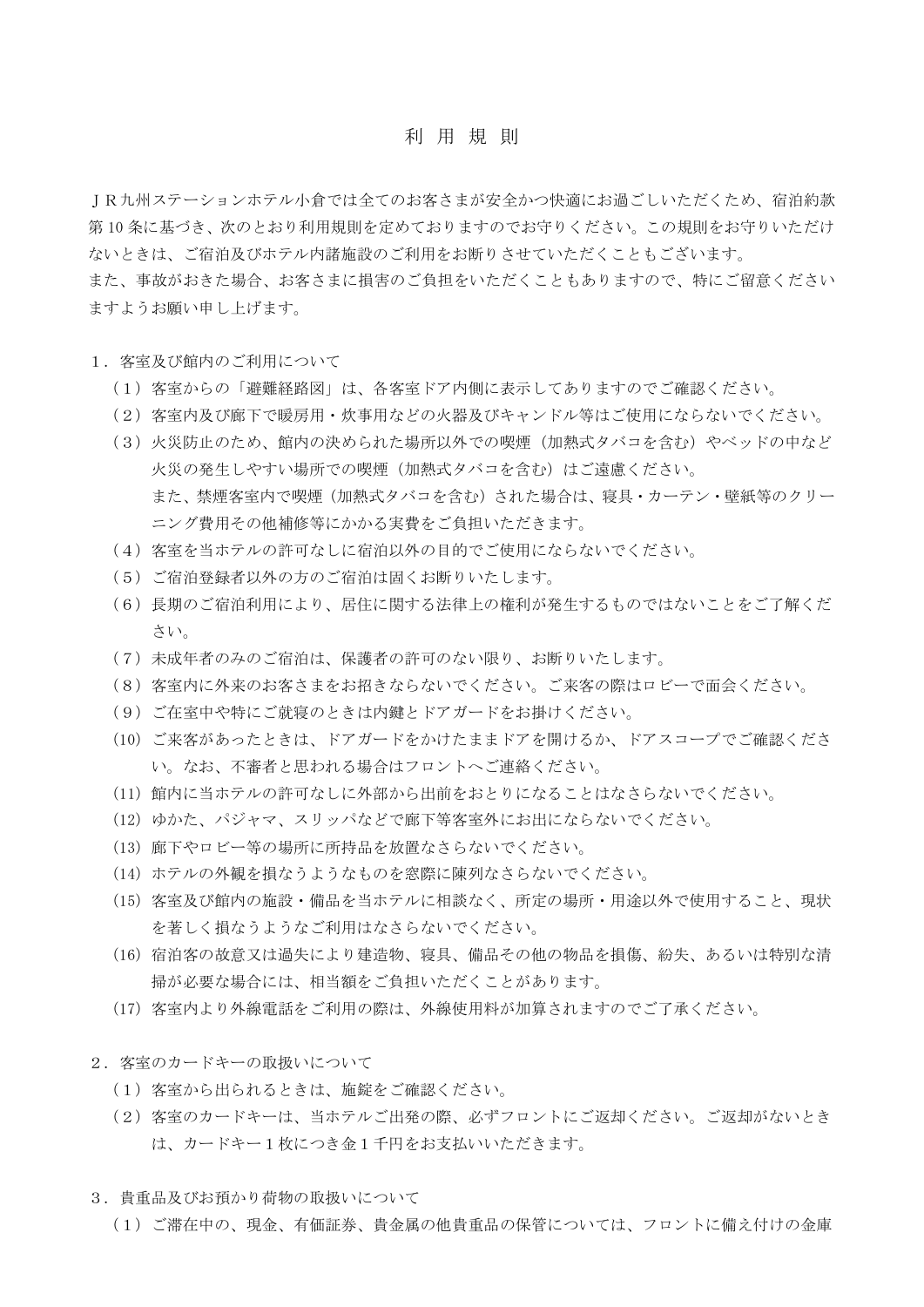(無料)をご利用ください。なお、貴重品等の保管期間は、ご到着日からご出発時までとさせて いただきます。

- (2)フロント、クロークルーム等でのお預かり物の保管期間は、特にご指定のない限り 7 日間とさせ ていただきます。なお、保管期間を経過したお預かり物は、法令に基づきお引取りの意思がない ものとして処理いたします。
- 5.遺失物の取扱いについて

お忘れ物、遺失物は、発見した日から 7 日間当ホテルで保管し、その後は遺失物法に基づきお取り扱い させていただきます。

- 6.駐車場のご利用
	- (1)駐車場ご利用の際は、宿泊料金の他に駐車場料金をお支払いいただきます。
	- (2)駐車中の車内に貴重品及び他の物品を保管しないでください。駐車中における紛失・盗難などに ついては、その責任を負いかねます。
	- (3)ホテルの係員による車の代行移動はいたしかねますのでご了承ください。
- 7.お支払いについて
	- (1)ご利用代金のお支払いは、日本の通貨又は当ホテルが認めた宿泊券、クレジットカード等により フロントにてお支払いください。
	- (2)お支払いは、ご到着時又はフロントよりご請求させていただいた際にフロントにてお支払いくだ さい。
	- (3)ご宿泊者以外の方から料金のお支払いを受けることになっているときは、定められた期日までに お支払いがなければ、ご宿泊者ご本人に直接お支払いいただきます。
	- (4)ご滞在中に料金のご精算をお願いする場合があります。その都度お支払いをお願いいたします。 なお当ホテルが請求してもお支払いがない場合は、お部屋を明け渡していただく場合があります。
	- (5)館内のレストラン等をご署名によってご利用される場合は、ルームナンバーと宿泊者名をご照会 させていただきます。
	- (6) お買い物代、航空券、列車・バス等の切符代、タクシー代、お荷物発送料等のお立替はお断りさせ ていただきます。
- 8.その他禁止事項について
	- (1)客室備品のお持ち帰りはご遠慮ください。
	- (2)客室内での毛染めはご遠慮ください。バスルームや洗面台、備品など汚された場合は、クリーニ ング費用その他補修等にかかる実費をご負担いただきます。
	- (3)ホテル内に次のようなものをお持ち込みにならないでください。
		- ①ペットを含むその他動物 ②悪臭・異臭を発するもの ③著しく多数量な物品 ④火薬・揮発油等発火又は引火しやすいもの ⑤所持を許可されていない鉄砲・刀剣類 ⑥その他日本の法令で所持を禁じられているもの
	- (4)次に該当する組織、個人については、当ホテル内施設のご利用をお断りいたします。 ①暴力団、暴力団員、暴力団関係団体及びその関係者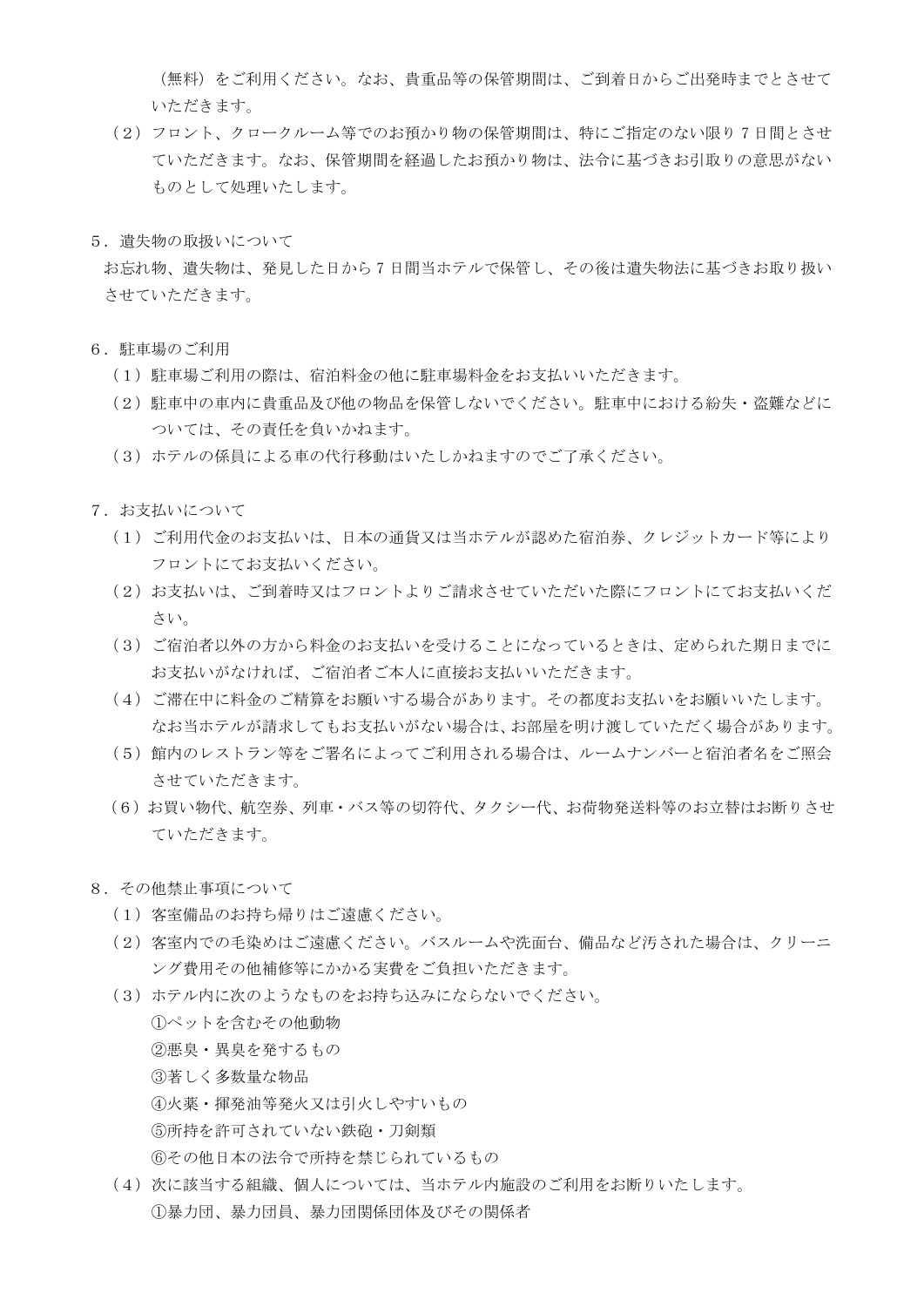②暴力団または暴力団員が事業活動を支配する法人その他の団体の関係者

③反社会的団体、反社会的団体員及びその関係者

- ④暴行、傷害、脅迫、威圧的不当要求及びこれに類する行為が認められる場合
- ⑤心神耗弱、薬物等による自己喪失などご自身の安全確保が困難であったり、他のお客さまに 危険や恐怖感を及ぼす恐れがある者
- ⑥当ホテルの利用規則の違反について、当ホテルより注意を受けて直ちにその行為を止めなかっ た者
- (5)ホテル内では賭博又は風紀を乱すような行為はなさらないでください。
- (6)ホテル内で他のお客さまにご迷惑を及ぼすような高声、放歌、または喧騒な行為はなさらないで ください。
- (7)ホテル内営業施設以外の従業員用場所に許可なく立ち入ったり、立ち入りを強要なさらないでく ださい。
- (8)ホテル内では当ホテルの許可なしに、広告物の配布、掲示または物品の販売等はなさらないでく ださい。
- (9)ホテル内でお客さまに迷惑をかけるような写真撮影は固くお断りさせていただきます。また、ホ テル内で撮影された写真等を許可なく営業上の目的で公にされることは、法的措置の対象となる ことがあります。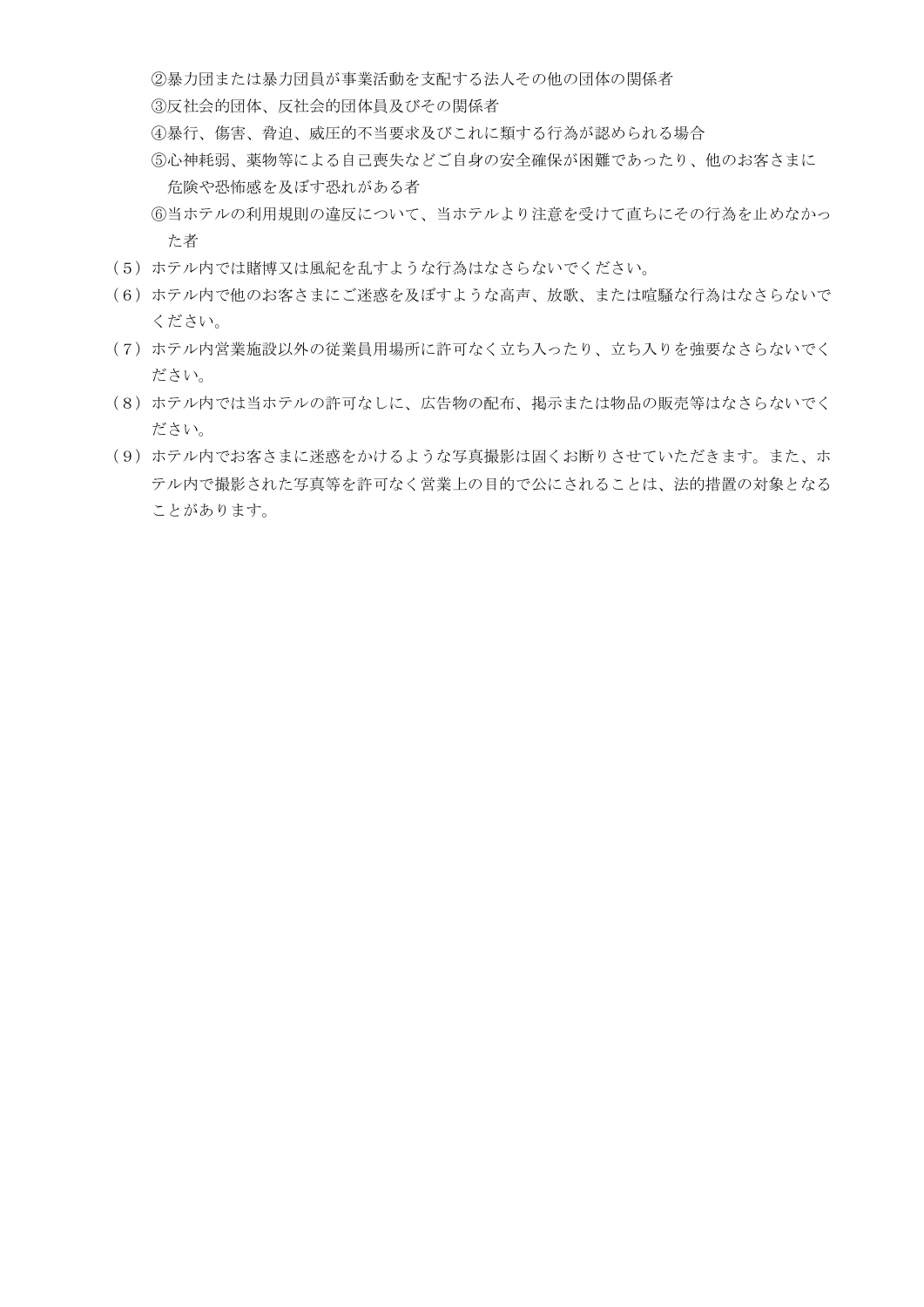# Guest Guidelines

In order to ensure that every guest's stay at JR Kyushu Station Hotel Kokura is safe and comfortable, we have established the following Guest Guidelines under Article 10 of our Terms of Service. Please make sure to follow these guidelines during your stay. In case you do not follow these guidelines, you may be refused accommodation and/or the use of the hotel's amenities.

Please be aware that in the event of an accident, you may be held responsible for any damages that you have caused.

# **1. Using Guest Rooms and Other Hotel Facilities**

- (1) Please take a look at the Evacuation Map which you can find on the inside of your guest rooms door. The map indicates an escape route from your guest room which can be used in case of emergency.
- (2) Please do not use candles or any device used for igniting fires, etc., for heating, cooking, or any other purpose in your guest room or in any hallway.
- (3) In order to prevent fires, please do not smoke (including electronic cigarettes) in any area other than the hotel's designated smoking areas. Please refrain from smoking in any place where the danger of fire is particularly great, such as on a bed. In case you have smoked (including electronic cigarettes) in a non-smoking guest room, you will be billed for the costs of cleaning the furnishings, including the bedding, curtains, and wallpaper, as well as for any other repair costs, etc.
- (4) Please do not use any guest room for any purpose other than lodging without the permission of the hotel.
- (5) The use of the hotel for lodging purposes by anyone other than registered guests is strictly prohibited.
- (6) Please be aware that long-term guests are not subject to legal rights concerning residency.
- (7) Unaccompanied minors may not stay at the hotel without the permission of a legal guardian.
- (8) Please do not bring visitors, who are not registered guests at the hotel, into your guest room. Please meet with visitors in the hotel lobby.
- (9) Please lock your door and use the door guard while staying in your guest room, especially before going to sleep.
- (10) When a visitor arrives, please open the door first with the door guard still engaged, or use the peep hole to make sure the person in front of the door is someone you know. If you are unsure as to the person's identity, please contact the front desk.
- (11) Please do not order delivery from an outside restaurant without the hotel's permission.
- (12) Please do not wear a yukata, pajamas, or slippers, etc. outside of your guest room, including in the hallway.
- (13) Please do not leave your belongings unattended in places such as the lobby or the hallway.
- (14) Please do not make anything that would negatively impact the appearance of the hotel visible from your guest room window.
- (15) Please do not use your guest room or any of the hotel's facilities or furnishings in any location for any purpose other than those they have been designated for, or in any manner that could reasonably be expected to cause damage.
- (16) In the event that the hotel building or its bedding, furnishing, or any other items have been damaged or lost or require extraordinary cleaning due to intent or negligence on the part of a guest, said guest will be billed for the resulting costs.
- (17) Please be aware that when placing an outside telephone call from your guest room, an outside calling charge will apply.

# **2. Using Guest Room Key Cards**

- (1) When leaving your guest room, please make sure that the door is locked.
- (2) When checking out of the hotel, please make sure to return your key card(s) to the front desk. In case you do not return your key card(s), a charge of 1,000¥ per key card will apply.

# **3. Handling of Belongings and Checked Baggage**

- (1) Please make use of the safe deposit box, available free of charge at the front desk, to store any cash, securities certificates, jewelry, or any other valuables during your stay. Valuables can be stored from your check-in date to your check-out time.
- (2) Other baggage may be stored at locations such as the front desk or coat check for up to seven days unless otherwise specified. Any belongings that have been stored for a period of time in excess of the specified time may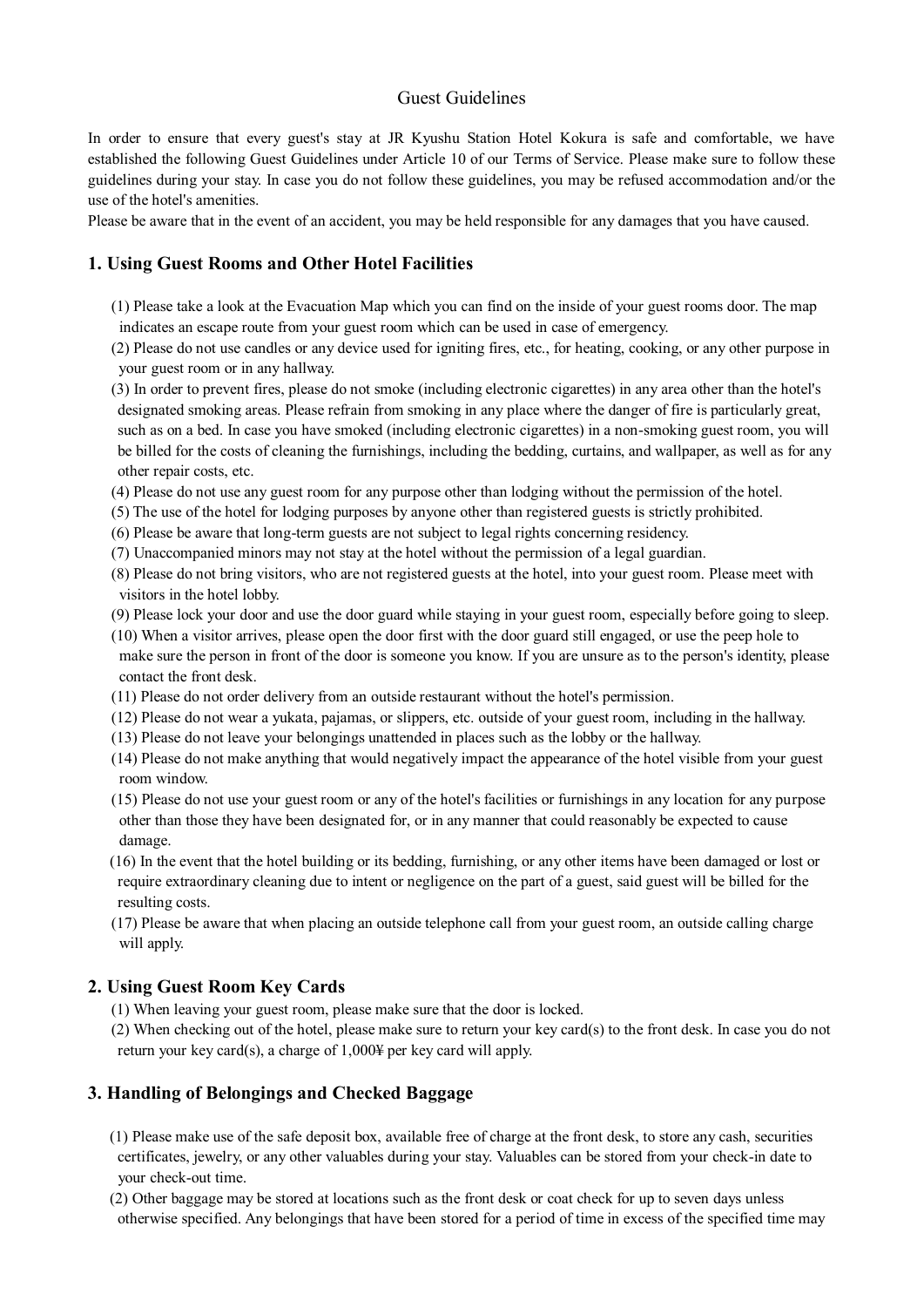be treated under law the same as items the owner does not intend to claim.

#### **5. Handling of Lost Property**

Any forgotten or misplaced property will be stored at the hotel for seven days from the date on which it was discovered. After seven days have elapsed, the items will be handled in accordance with the Lost Property Act.

#### **6. Using the Parking Lot**

- (1) When using the hotel's parking lot, a parking fee will apply in addition to your room price.
- (2) Please do not store any valuables or other items in a parked vehicle. The hotel bears no responsibility for any items that are lost or stolen, etc. from parked vehicles.
- (3) Please be aware that the hotel staff is unable to move your vehicle on your behalf.

#### **7. Payment**

- (1) To pay your bill, please pay at the front desk. Cash (Japanese currency), hotel vouchers approved by the hotel, and credit card, etc. are accepted.
- (2) Please submit your payment at the front desk at your check-in time or when your bill is requested by the front desk.
- (3) In cases a bill is being paid by a person other than the hotel guest(s), if payment has not been made by the specified time, the hotel guest(s) will be billed directly.
- (4) You may be asked to pay additional charges during your stay. In such cases, please pay when the charges in question are billed. In the event that you do not pay when being billed, you may be required to vacate your guest room.
- (5) When charging the bill at the hotel restaurant, etc. to your guest account, you will be asked for your room number and the name under which you are staying.
- (6) The hotel cannot provide temporary cash advances for any purpose, including shopping, airline tickets, rail, bus, or other transit tickets, taxi fare, or shipping, etc.

# **8. Other Prohibitions**

- (1) Please refrain from taking any furnishings from your guest room with you.
- (2) Please refrain from applying hair dye in your guest room. In the event that any bathroom fixtures, sinks, or other furnishings are stained, you will be responsible for the resulting costs, including any cleaning costs or other repair costs, etc.
- (3) Please do not bring any of the following into the hotel.
	- 1) Pets or other animals
	- 2) Anything that produces an unpleasant or offensive odor
	- 3) Unreasonably large quantities of items of any kind
	- 4) Anything that may explode or ignite, including gunpowder or gasoline, etc.
	- 5) Any unlicensed firearm or bladed weapon
	- 6) Any other item of which possession is banned under the laws of Japan
- (4) Use of the hotel's facilities will be refused to any organization or individual to which any of the following applies.
	- 1) Any criminal organization or member of, or person with any connection to, any criminal organization
	- 2) Any person connected to any corporation or other organization controlled by any criminal organization or member of any criminal organization
	- 3) Any antisocial organization or member of, or person with any connection to, any antisocial organization
	- 4) Any person who has been judged to have committed assault, battery, criminal threats, extortion, or any act equivalent to any of the preceding
	- 5) Any person whose own safety cannot be guaranteed due to diminished capacity or self-control, etc. resulting from the use of alcohol or drugs, etc., or any person who poses a danger to other guests or may cause other guests to be concerned about their safety
	- 6) Any person who has received a warning from the hotel regarding their contravention of the hotel's Guest Guidelines, and who has not immediately ceased to engage in the conduct that was the subject of said warning
- (5) Please do not gamble or engage in any conduct contrary to public morals at the hotel.